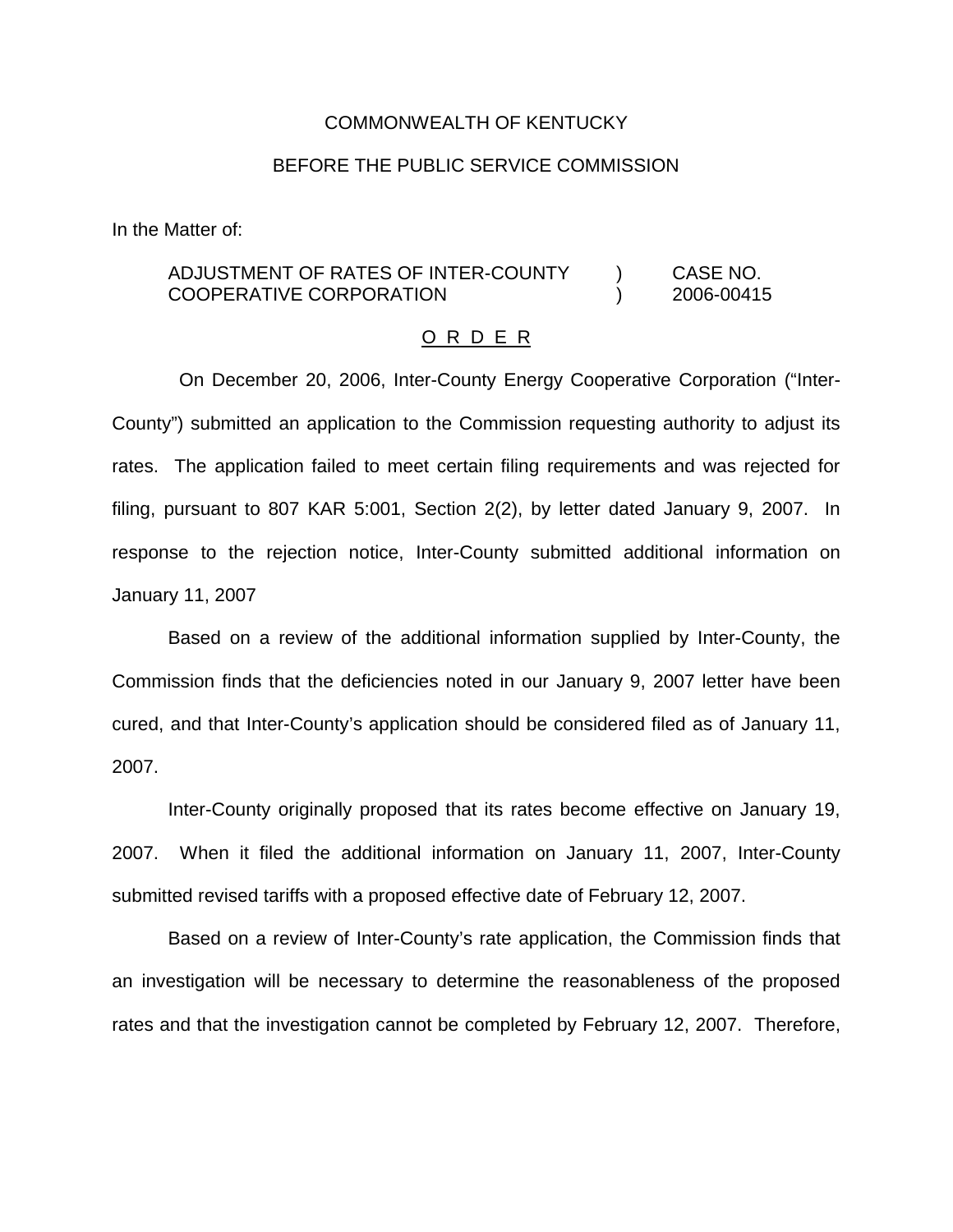pursuant to KRS 278.190(2), the Commission will suspend the effective date of the proposed rates for 5 months.

IT IS THEREFORE ORDERED that:

1. Inter-County's application is considered filed as of January 11, 2007.

2. Pursuant to KRS 278.190(2), Inter-County's proposed rates are suspended up to and including July 11, 2007.

3. The procedural schedule set forth in Appendix A, which is attached hereto and incorporated herein, shall be followed.

4. All requests for information and responses thereto shall be appropriately indexed. Any request for information by letter from the Commission Staff shall be responded to as if set forth in a Commission Order. All responses shall include the name of the witness who will be responsible for responding to the questions related to the information provided, with copies to all parties of record and 7 copies to the Commission.

5. Any party filing testimony shall file an original and 10 copies.

6. Inter-County shall give notice of any hearing in accordance with the provisions set out in 807 KAR 5:011, Section 8(5). At the time publication is requested, Inter-County shall forward a duplicate of the notice and request to the Commission.

7. At any public hearing in this matter, neither opening statements nor summarization of direct testimonies shall be permitted.

8. The Commission does not look favorably upon motions for continuance. Accordingly, motions for extensions of time with respect to the schedule herein shall be made in writing and will be granted only upon a showing of compelling reasons.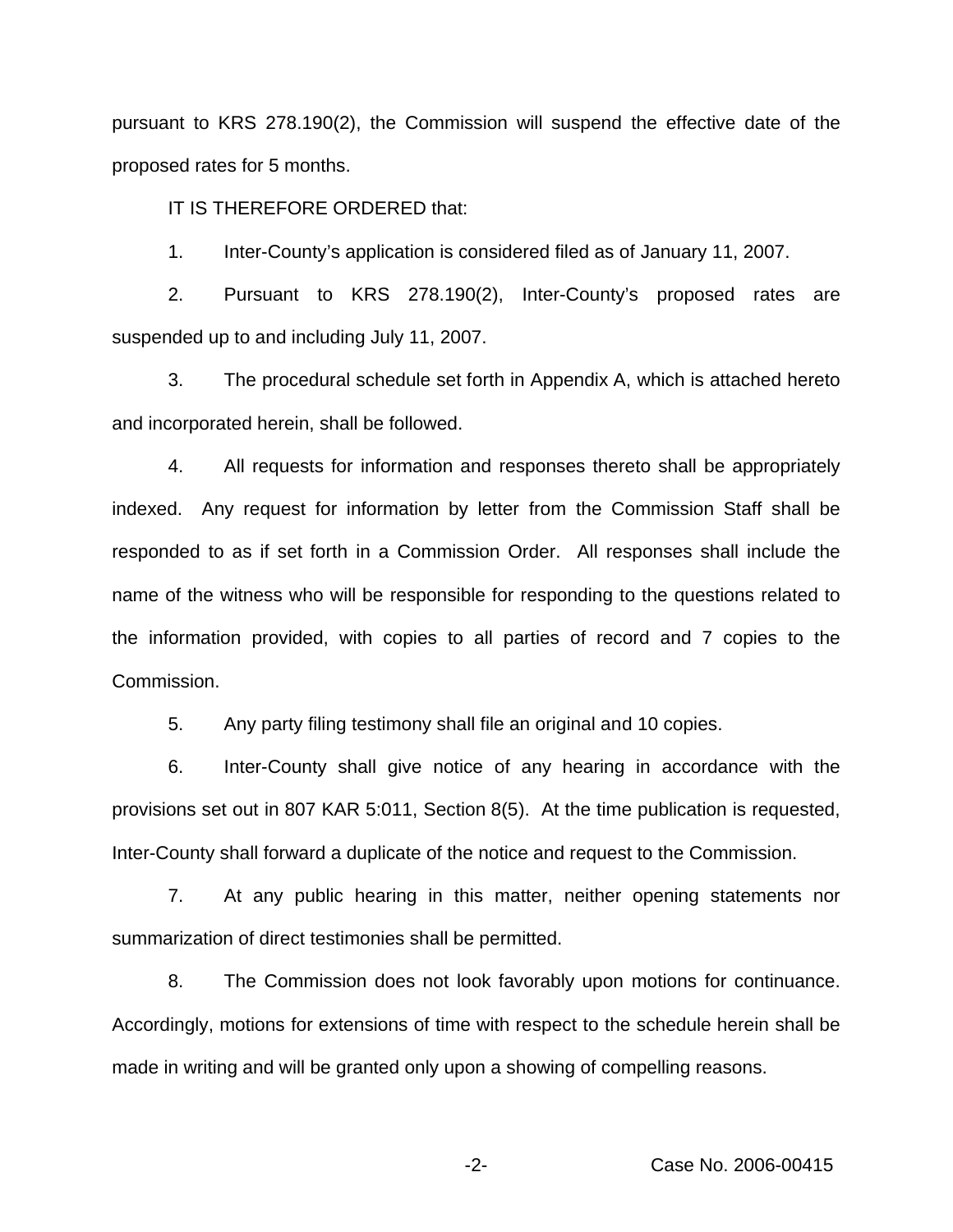9. Nothing contained herein shall prevent the Commission from entering further Orders in this matter.

Done at Frankfort, Kentucky, this 24<sup>th</sup> day of January, 2007.

By the Commission

ATTEST: